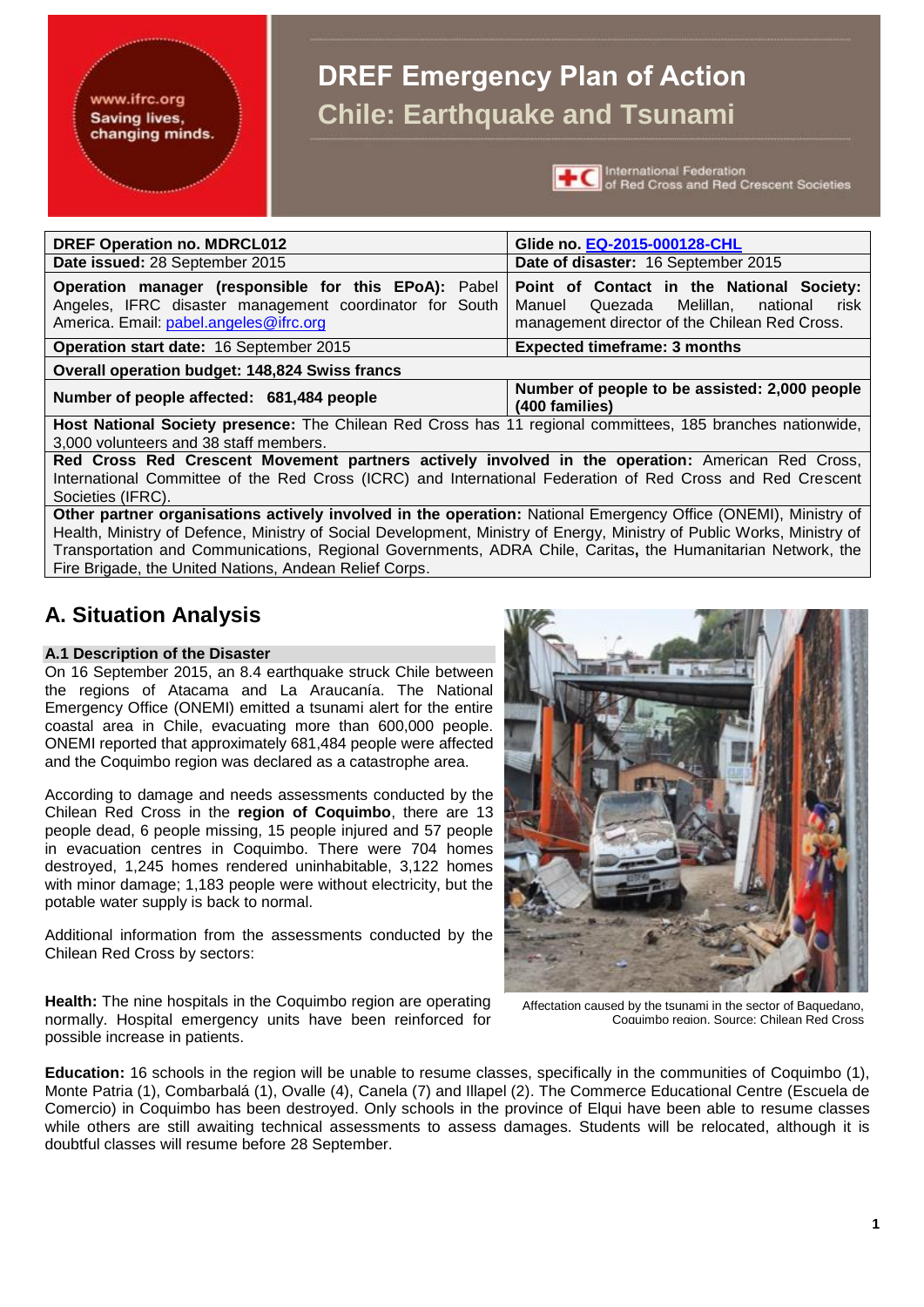**Airports and dams:** La Florida airport in the community of La Serena, Tuquí airport in the community of Ovalle and Aucó airport in the community of Illapel are operating normally. Dams in La Paloma, Cogotí, Puclaro, Laguna, Culimo and Coirón have not suffered any structural damage.

**Roads:** Most roads were blocked by landslides. Those most affected are in the communities of Illapel, Canela, Salamanca and Combarbala. However, these places have not been cut-off since alternative roads exist. The Road Directorate is working on clearing the debris.

**Border crossings:** The border crossing at Juntas del Toro is closed, in the province of Elqui bordering with Argentina.

**Ports:** The port of Coquimbo is closed due to infrastructural damages sustained, while the ports of Tongoy and Los Vilos are operational; 17 fishing bays are also closed due to infrastructural damages. The bays of Limarí, Peñuelas and Guayacán have structural damage that prevents them from operating. Caution must be used during sea travel, especially in Tongoy, due to the presence of shipwrecked remains; 88 vessels were damaged at the regional level.

**Agriculture:** Irrigation channels in the province of Choapa were affected by landslides, interrupting irrigation processes. Survey activities being conducted by National Irrigation Commission technicians started on 21 September in order to determine the damage and establish the appropriate courses of action.

The Chilean government will provide financial support through vouchers to the affected families in the III and IV regions:

- A one-time voucher for \$1.000.000 (Chilean pesos) for families who lost their household items due to the tsunami.
- A one-time voucher for \$500.000 (Chilean pesos) for families who lost their household items due to the earthquake.
- A shelter voucher for \$200.000 (Chilean pesos) for 3 months, which can be renewed for an additional 3 months for families whose homes were affected.

The following relief items have been distributed by the government:

**Figure 1 Emergency items delivered - September 21st, 2015.**

|                     | Insumos de emergencia entregados - 21 de septiembre de 2015 |                                                 |                  |                                   |                                  |          |          |                                            |                   |                                          |                                             |     |     |     |     |                 |                                |       |                |     |                  |
|---------------------|-------------------------------------------------------------|-------------------------------------------------|------------------|-----------------------------------|----------------------------------|----------|----------|--------------------------------------------|-------------------|------------------------------------------|---------------------------------------------|-----|-----|-----|-----|-----------------|--------------------------------|-------|----------------|-----|------------------|
|                     | Agua<br>(litros)                                            | Raciones de Kit de aseo<br>12 horas<br>(unidad) | hombre<br>(caja) | Kit de<br>aseo<br>mujer<br>(caja) | Cajas de<br>alimento<br>(unidad) | (unidad) | (unidad) | Frazadas Colchones Combustible<br>(litros) | Cloro<br>(litros) | <b>Bolsas de</b><br>basura<br>(paquetes) | Mascarillas Picota Rastrillo Chuzos   Palas |     |     |     |     | Manguera<br>mt. | nivel 10 Carretillas Antiparra |       | <b>Guantes</b> |     | Carpas Viviendas |
| Provincia de Elqui  |                                                             |                                                 |                  |                                   |                                  |          |          |                                            |                   |                                          |                                             |     |     |     |     |                 |                                |       |                |     |                  |
| Coquimbo            | 69.662                                                      | 5.000                                           | 2.000            | 2.200                             | 2.000                            | 6.360    | 2.680    | 24.260                                     |                   |                                          |                                             |     |     | 77  | 79  | 12              |                                | 610   | 2.160          | 146 |                  |
| Provincia de Choapa |                                                             |                                                 |                  |                                   |                                  |          |          |                                            |                   |                                          |                                             |     |     |     |     |                 |                                |       |                |     |                  |
| <b>Illapel</b>      | 15.198                                                      | 3.910                                           | 1.850            | 1.850                             | 3.080                            | 4.260    |          |                                            |                   |                                          | 150                                         | 50  |     | 50  | 50  |                 | 50                             | 100   |                |     | 10               |
| Canela              | 3.000                                                       |                                                 |                  |                                   | 3.120                            |          |          |                                            |                   |                                          |                                             |     |     |     |     |                 |                                |       |                |     |                  |
| <b>Los Vilos</b>    |                                                             |                                                 | 100              |                                   |                                  |          |          |                                            | 1.000             | 1.000                                    | 500                                         | 100 | 100 | 100 | 100 |                 |                                | 370   | 500            |     |                  |
| Provincia de Limarí |                                                             |                                                 |                  |                                   |                                  |          |          |                                            |                   |                                          |                                             |     |     |     |     |                 |                                |       |                |     |                  |
| <b>Ovalle</b>       | 20.000                                                      |                                                 |                  |                                   |                                  | 4.000    | 2.000    |                                            |                   |                                          |                                             |     |     |     |     |                 |                                |       |                |     |                  |
| <b>TOTAL</b>        | 107.860                                                     | 8.910                                           | 3.950            | 4,050                             | 8.200                            | 14.620   | 4.680    | 24.260                                     | 1.000             | 1.000                                    | 650                                         | 150 | 100 | 227 | 229 | 12              | 50                             | 1.080 | 2.660          | 146 | 10               |

**Source: Division of supplies, ONEMI.**

#### **A.2 Summary of current response**

At the onset of the emergency, the Chilean Red Cross was activated at all levels. All headquarter members of the National Society were activated to generate the relevant recommendations to the branches and regional committees in the affected areas. Teams were deployed to the affected areas to assess needs of the affected people and to provide first aid, psychosocial support, hygiene promotion and shelter in the community of Los Vilos, as the local branch is a meeting point for safe evacuation. The staff in the branch provided recommendations on safe water handling and sanitation, disseminated information through the media —television, radio and written press— regarding Red Cross emergency response actions.

#### **Overview of the International Red Cross and Red Crescent Movement in the country**

The IFRC has a representation office in Lima, Peru that provides support to Chile and the Andean countries. The Pan American Disaster Response Unit (PADRU), through its disaster management coordinator for South America, the emergency water and sanitation officer and the IFRC regional representative have been providing technical support and supervision to the operation.

The American Red Cross (ARC) has an office in Chile and is currently implementing the Resilience in the Americas (RITA) project. In addition, the ARC has been providing technical support and monitoring the information provided by the National Society on the emergency.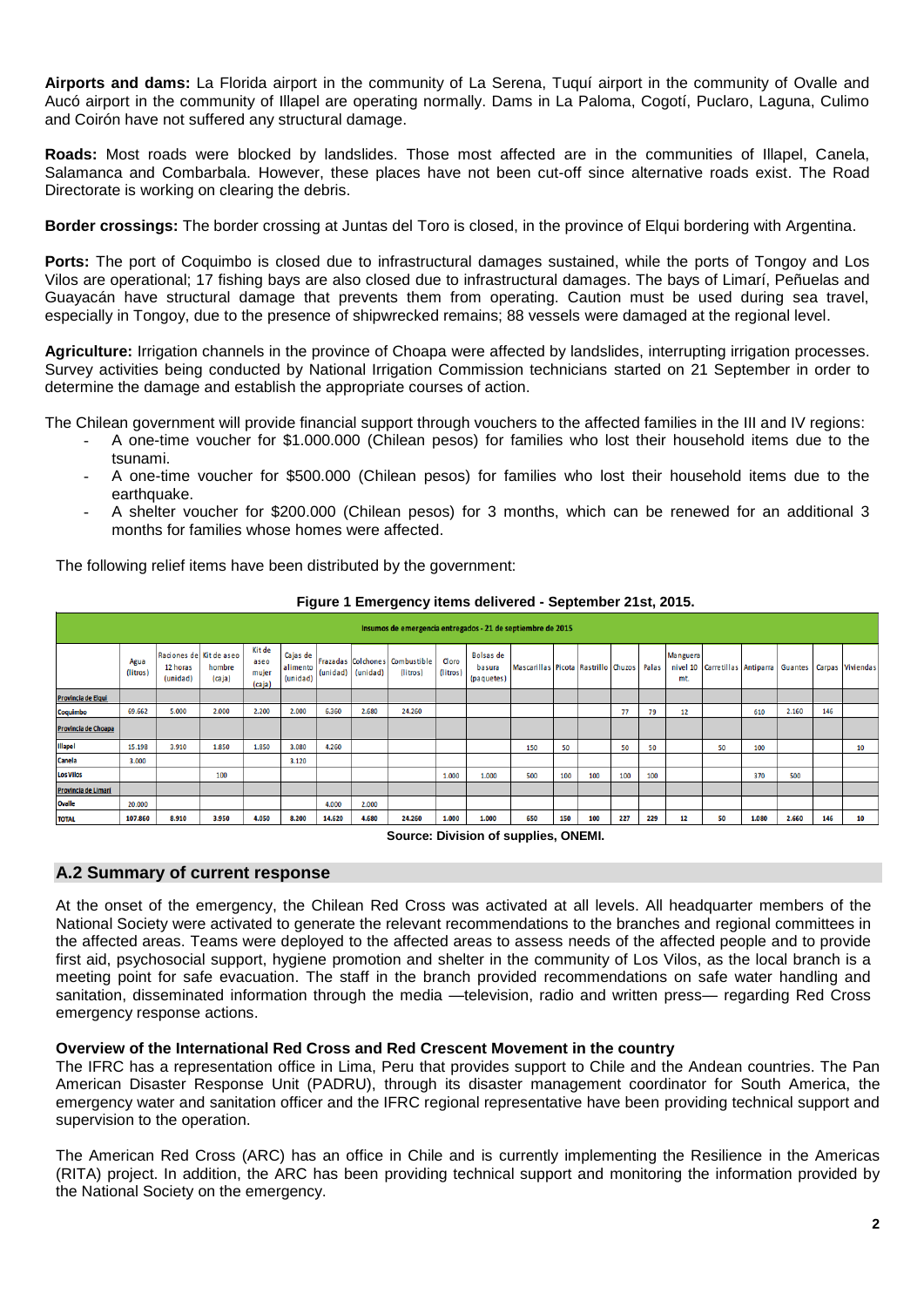#### **Movement Coordination**

The Chilean Red Cross is coordinating support and response through its technical panel. Coordination and communication are being done in country with the American Red Cross, the IFRC and the ICRC through meetings. Two IFRC delegates were deployed to support the drafting of the plan of action for this operation.

#### **Overview of non-RCRC actors in the country**

The following institutions and organizations are working in the affected areas: public institutions, ONEMI —which is in charge of coordinating the emergency—. As a State of Emergency was declared, the Armed Forces are in charge of public order and security, also conducting rescue efforts and mobilization of humanitarian aid. The National Youth Institute (INJUV) is assisting with collection of donations and coordinating volunteers.

Civil society organizations, municipalities and the regional government have been responding to the emergency. The Chilean Humanitarian Aid Network is active and sharing information, and is in process of establishing the focal points in each institution participating in the affected regions.

#### **A.3 Needs analysis, beneficiary selection, risk assessment and scenario planning**

#### **Health**

The nine hospitals in the region of Coquimbo are open and functioning. Additional human resources have been requested due to the higher number of people coming in for care. The people are highly sensitive during this time due to the level of destruction of homes and emotional impact caused by the earthquake and tsunami.

The Chilean Red Cross has been providing first aid care and psychosocial support to the affected people. There is sanitary vulnerability caused by the tsunami; therefore, the government will conduct a preventive vaccination campaign for tetanus, influenza and hepatitis through sanitary environmental teams.



**Chilean Red Cross volunteers providing first aid in the region of Coquimbo. Source: ChRC.**

#### **Psychosocial support**

During the field assessments, there was a lack of a coordinated response among government mental health agencies and the Chilean Humanitarian Network in terms of provision of emotional support to those affected; however, some areas have had support from self-supported psychology professionals.

In the community of Canela Baja, the Emergency Operations Centre (EOC) deployed a 2-person team to the field consisting of a social worker and a psychologist. The team findings confirm the following:

- Families are affected due to the damages sustained in their homes after having been hit by the earthquake/tsunami; however, emotional ties at the family level remain strong.
- The community is organised and open to people who are coming from outside the area to provide support.

In the community of Baquedano, Information from the EOC, and information from Red Cross and Health Department psychologists confirm:

 There are large groups of volunteers from outside the area helping to remove debris, which makes the families feel temporarily supported.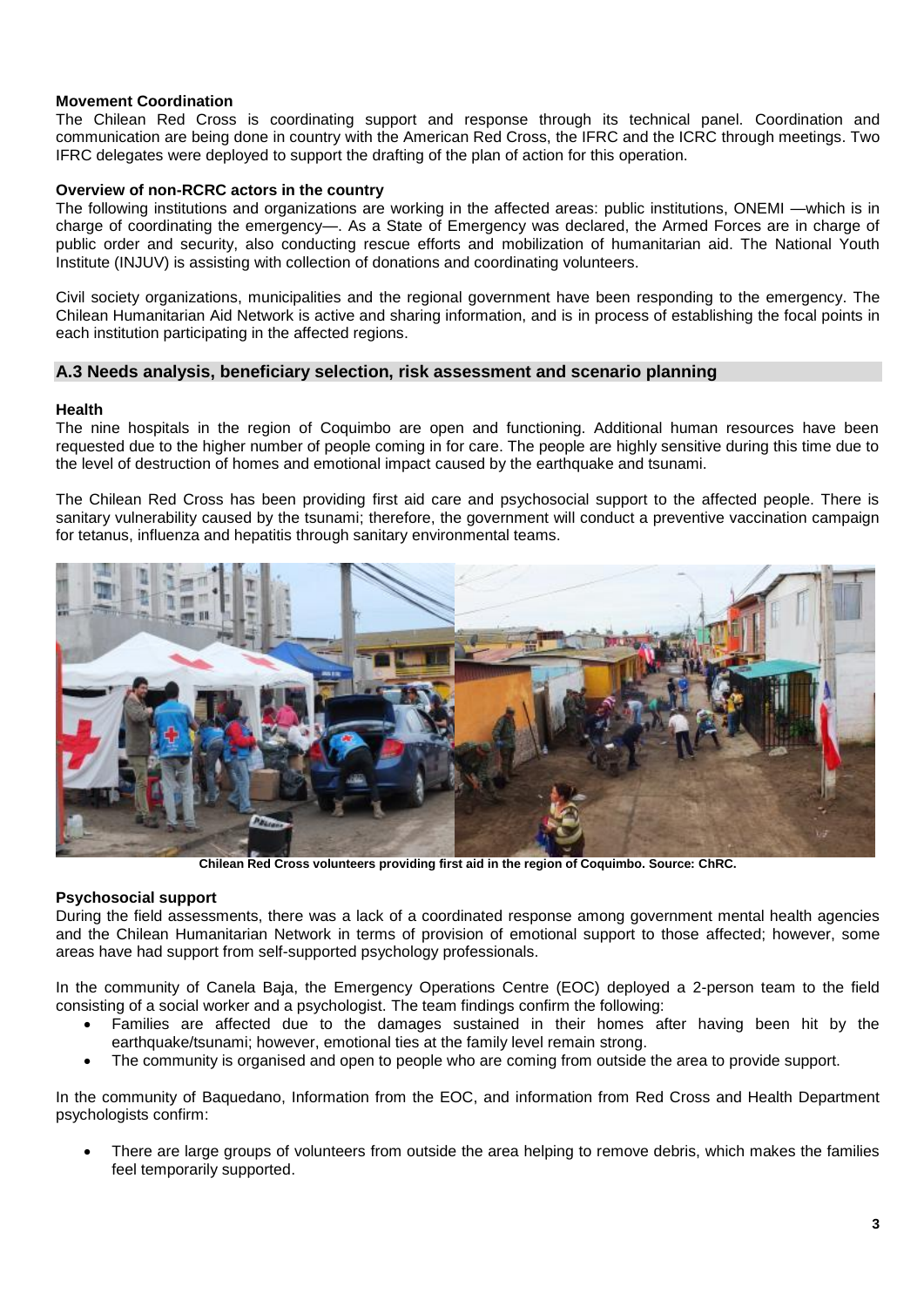- Children are travelling unaccompanied to other locations, as some family members have remained in the affected areas cleaning up and watching over their belongings. This has affected the children's routine and the continuity of family ties.
- Other children have been seen cooperating with cleaning activities in their own way. For them assuming a participatory role in the reconstruction process has involved an abrupt change to their role as children where recreation is no longer an immediate priority.
- Neighbourhood leaders have been supporting people in their communities, and are exhausted and stressed.
- The fear of further aftershocks is a factor that increases uncertainty, which in turn increases anguish and lessens the individual's perception of control, leading to situations of crisis, crying, sadness, rage, helplessness and frustration, among others. These reactions affect them and the people around them.

#### **Priority needs:**

- Providing primary first aid care through branch volunteers for persons wounded or injured by the earthquake and/or tsunami.
- Information activities and community mobilisation
- Psychosocial support (PSS), psychological first aid, training to parents and teachers, supplementing Ministry of Education and Ministry of Health actions.
- Replenishment of first aid kits to community teams in affected and vulnerable areas

**Beneficiary selection criteria for health sector:** Highly vulnerable family members: pregnant and lactating women, children, infants, people with disabilities and chronic diseases, single mothers and older adults.

| <b>POPULATION</b>                                | <b>PSYCHOSOCIAL CONSEQUENCES</b>                                                                                                                                                                                           |
|--------------------------------------------------|----------------------------------------------------------------------------------------------------------------------------------------------------------------------------------------------------------------------------|
| Children                                         | Enuresis, encopresis, sleep disorders, irritability, insecurity, low school performance,<br>hyperactivity, somatic symptoms, phobias, disruption of routines, post-traumatic<br>stress disorder and developmental setbacks |
| Youth                                            | Proactivity, introversion, hopelessness, life project changes, grief, addictions,<br>depression, increased sexual activity, post-traumatic stress disorder, sudden mood<br>changes, acting out.                            |
| Adults                                           | Stress, crisis, grief, depression, anger, job loss, hopelessness, helplessness, anxiety,<br>frustration, somatisation, poorly thought out decision making, post-traumatic stress<br>disorder.                              |
| <b>Older Adults</b>                              | Depression, grief, confusion, impotence, stigma, exclusion, post-traumatic stress<br>disorder.                                                                                                                             |
| <b>Volunteers</b><br>and<br>community<br>leaders | Stress, over-involvement, fatigue, secondary stress disorder, somatisation, muscle<br>tension, sleep disorders, intrusive thoughts, flashbacks.                                                                            |

#### **Water and Sanitation**

Water supply is normal in urban areas; however, some localities are experiencing partial cuts due to broken pipes and potential leaks. Hygiene promotion continues to be emphasised. In several areas the absence of a basic sanitation system and the lack or shortage of safe water will increase the families' risk of suffering from gastrointestinal diseases, dehydration, and dermatitis due to lack of basic hygiene practices after coming into contact with rubble contaminated with organic material, and may be a risk for the people.

In addition. specialised health teams highlighted the need for promoting hygiene and sanitation in shelters and communities, given the high concentration of population and the presence of mud mixed with sewage. After this combination dries it remains as suspended matter, which when inhaled is highly harmful to health. Volunteers are expected to arrive over the following weeks to remove rubble and start reconstruction, which increases the likelihood of trauma and injury-related emergencies from this activity.

#### **Shelter and Housing**

3,122 homes suffered major damage but are still habitable; therefore, the National Society will implement a cash transfer program (CTP) for 400 families from the communities of Baquedano, Gabriela Mistral, Tulahuén, Illapel, Canela Baja and Tongoy. The amount to be provided is equal to half the national minimum wage and defined according to the study done by NS in the same region in a recent previous operation. This will be done through an electronic transfer to be used to repair their homes in the short term and enabling them to return home sooner

Other items considered for repairs could include doors, windows, beds, mattresses, ceilings, nails, wood, synthetic panels and electrical and plumbing supplies; therefore, the reason for implementing cash transfer is that those affected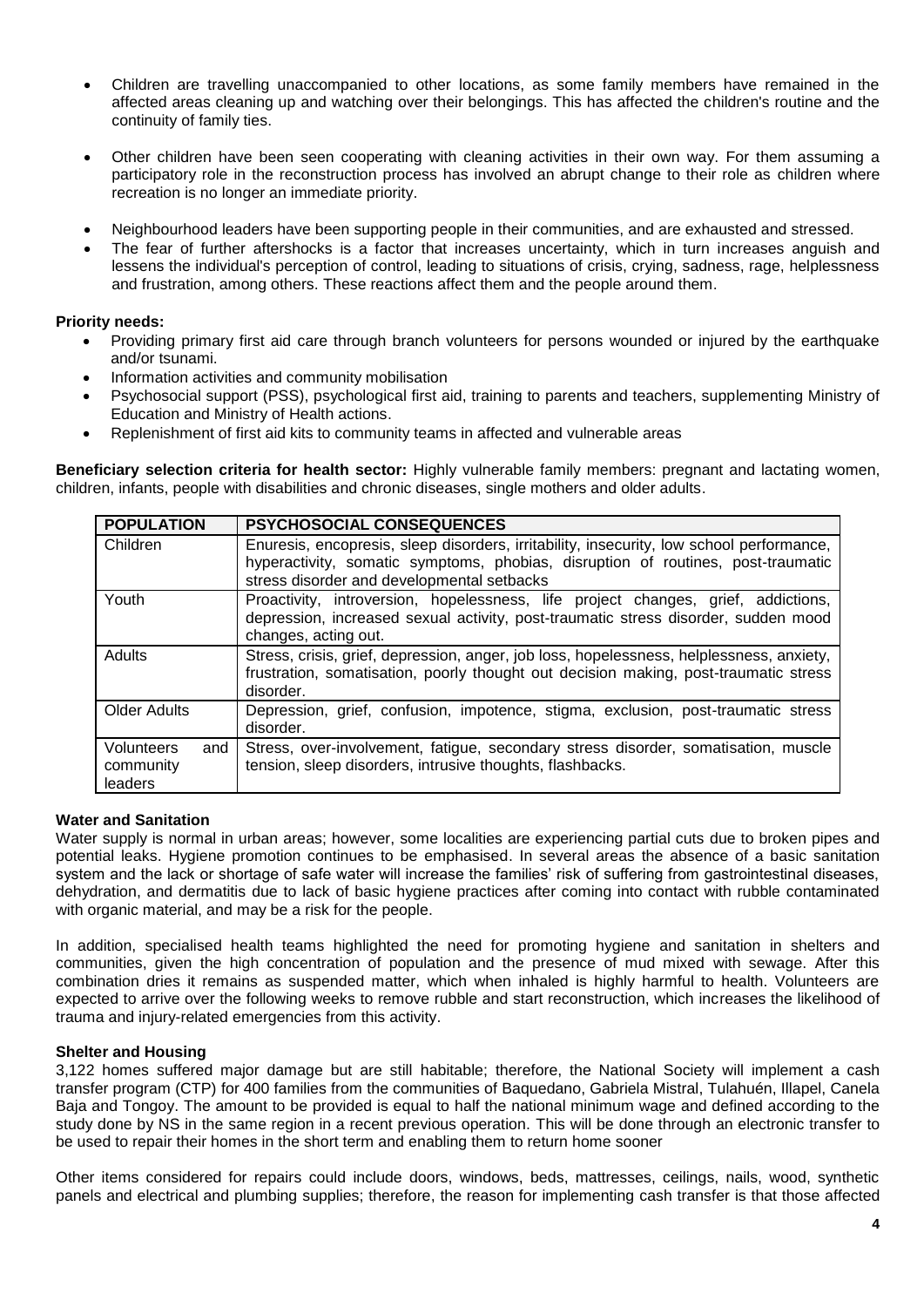will not be receiving any other financial resources until after 40 days when the government vouchers become valid. This hinders purchasing the materials required to repair homes and returning home to those dwellings that can be recovered.

| <b>Province</b>                                    | <b>District</b> | Location           | <b>Number of families</b> |
|----------------------------------------------------|-----------------|--------------------|---------------------------|
| Elqui                                              | Coquimbo        | Baquedano          | 120                       |
| Elqui                                              | Coquimbo        | Gabriela Mistral   | 130                       |
| Choapa                                             | Canela Baja     | Canela sur y norte | 100                       |
|                                                    | Illapel         | Illapel            | 10                        |
| Limari                                             | Monte Patria    | Tulahuen           | 40                        |
| <b>Total Cash transfer program target families</b> | 400             |                    |                           |

The Chilean Red Cross is one of the first National Societies in the region to implement the CTP in emergency operations. Thus, it has extensive experience in the use and monitoring of cash transfers. In addition, the local markets are open and functioning, which will allow a successful implementation of the CTP.

**Beneficiary selection criteria:** The Plan of Action aims to support communities at greater risk and with less access to humanitarian aid, using the following vulnerability criteria:

For communities:

- Communities affected by loss of housing
- Damage to public services
- Setting up of shelters
- Difficulties getting humanitarian aid

For beneficiary selection:

- Level of impact in terms of damage to or loss of homes and belongings
- Homes located within affected areas
- Level of socio-economic vulnerability and limited resources to replace damaged or lost belongings.
- Highly vulnerable family members: pregnant women, nursing mothers, children, infants, people with disabilities, people with chronic illnesses, single mothers.

#### **Risk Assessment**

- A new emergency may affect the project's implementation, progress, and the availability of volunteers to participate in activities.
- Changes in team personnel during implementation.
- If institutional vehicles no longer work and the distance to communities affects the Operation.

If any of these cases occur, the Chilean Red Cross can do the following: reschedule activities in case of emergency; volunteers will be moved to their branches, thus ensuring a large enough volunteer base; there is a technical team in Santiago which can intervene to provide support if necessary; buses that travel between the volunteers' cities and the cities where the work will be conducted, so transportation will always be available.

#### **B. Operational strategy and plan**

#### **Proposed Strategy**

Coordination between the Chilean Red Cross (CRCh) and various entities is essential to improve the impact of our actions and, in many cases, the safety of the Operation. The objectives of such coordination with the Emergency Operations Centres (regional, provincial and municipal) will depend on the case, ensuring the relevance and need and identification of communities, as well as the engagement and safety of the Operation.

The following are included within the lines of actions in the strategic operations plan for 400 families in the provinces of Elqui, Choapa and Limari in the IV region of Coquimbo.

#### **Overall objective**

To provide humanitarian assistance to 400 families affected by the earthquake and tsunami in the communities of Canela, Illapel, Coquimbo, Monte Patria, Canela Baja, Illapel, Gabriela, Baquedano, Peñuela and Tulahuen in the provinces of Choapa, Elqui and Limarí, through health promotion, delivery of humanitarian aid through cash transfer programme and improving their house conditions.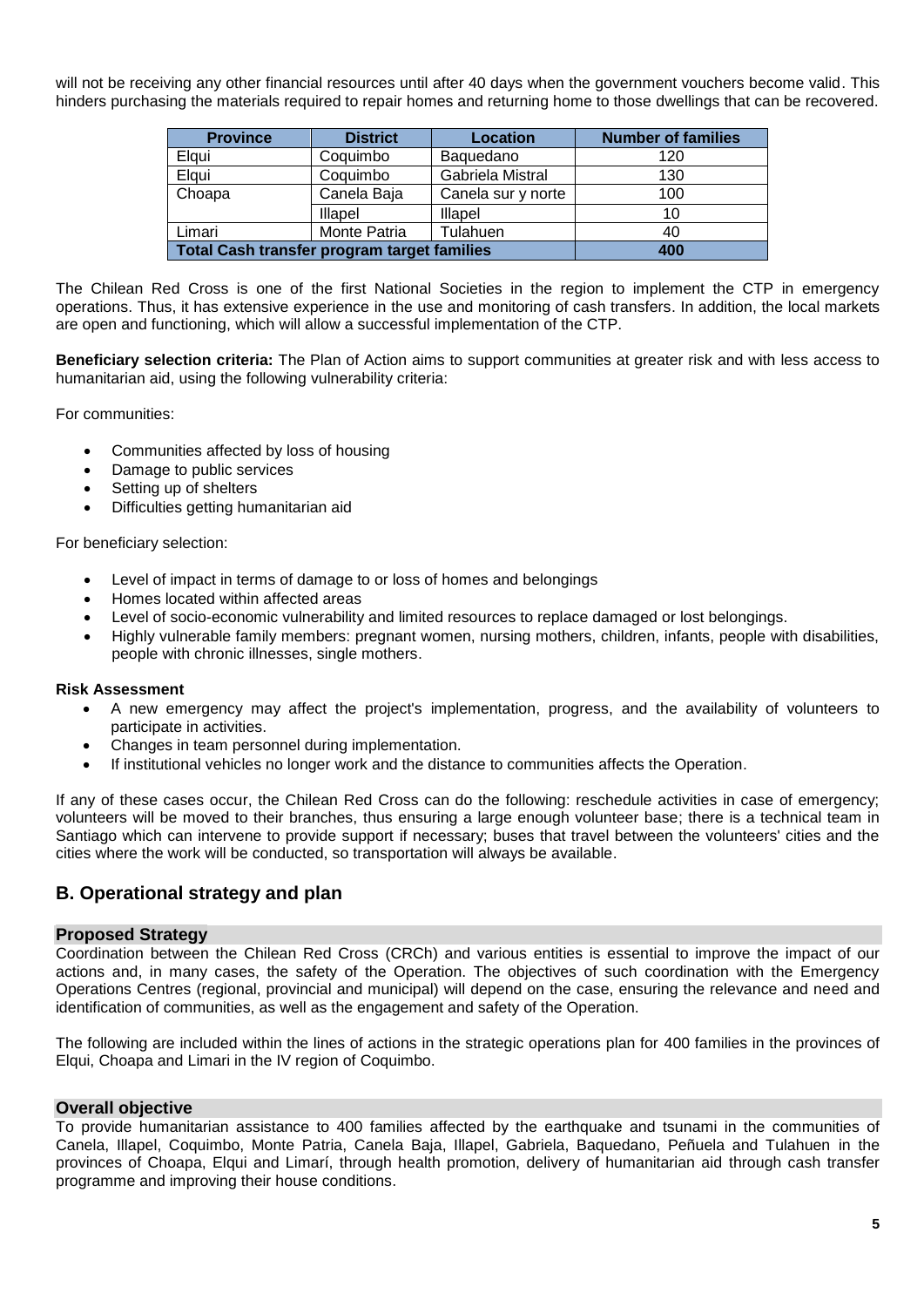**Emergency Health actions:** To address and meet the needs of 400 families through informational modules (informative interventions) in each targeted area, providing information on disease prevention or healthy practices to prevent diseases resulting from the emergency. The National Society has been providing first aid through the Red Cross FA posts in affected areas and psychosocial support to the affected people therefore first aid supplies will be replenished in order for the National Society to be prepared in case first aid is required during clean-up activities and house repairs.

Health promotion workshops for the community

#### **Psychosocial Support actions**

- Psychological care relief personnel involved in the Operation
- Psychosocial care to the population
- Psychosocial awareness-raising campaign
- Psychosocial care in schools
- Psychosocial workshops for new volunteers

**Water and Sanitation actions:** The Chilean Red Cross has distributed 500 jerry cans, and 250 hygiene kits from prepositioned stock reaching 250 families. Through this DREF operation, these items will be replenished.

To provide 400 families with hygiene promotion activities in the provinces of Coquimbo and Ovalle in the Atacama Region. Priority communities will be identified where hygiene promotion activities can be implemented to strengthen resilience and supplement actions to improve sanitation conditions for the affected people.

**Shelter actions:** CTP distribution at least to 400 families as per the evaluation; conditional delivery will be planned for Coquimbo (Baquedano y Gabriela Mistral) Illapel, Monte Patria and Tongoy to repair housing and recover household items in homes that are recoverable, and necessary to facilitate the resilience of those affected upon returning to their homes with a sense of belonging.

The National Society will distribute community-cleaning kits thanks to in-kind donations by Proctor & Gamble and Clorox. The latter will send their donations directly to the field. Transportation and operational costs, such as tolls, fuel and other necessary logistics for this distribution, will be covered by DREF.

Minor repairs were made to repair structural damage to the walls of 1 branch damaged by the earthquake (Ovalle branch)

**Human Resources:** The team from headquarters will provide technical support throughout the operation. One volunteer and a team of volunteers will be appointed responsible for health and housing activities of health and housing. NS NIT members were activated to implement humanitarian aid activities. In addition, PADRU will provide technical support in case it is needed.

#### **Human resources required for the Operation:**

- 1 Operation Coordinator
- 1 Administrator/finance
- 1 Volunteer responsible for Health
- 1 Volunteer responsible for PSS activities.
- 1 Volunteer responsible for Shelter and distribution of humanitarian aid
- 1 Volunteer for Water and Sanitation
- 1 Volunteer for CTP

241 Volunteers

Volunteers have insurance from the IFRC as well as basic protection equipment.

**Logistics and supply chain:** The administrator/finance officer in the region will provide administrative, financial and logistical support to the Operation with support from Chilean Red Cross headquarters. A document outlines ChRC procurement and funds management procedures, as well as a warehouse in Santiago with the capacity to handle warehousing in the affected area at no cost. Chilean Red Cross headquarters has two pick-ups, which will be deployed to the region to conduct scheduled activities. Two 4-wheel-drive vehicles will also be deployed.

**Information Technology (IT):** The Chilean Red Cross has a national HF network, a vehicle with HF radio communications, and satellite phone coverage through Inmarsat. It also has 3 radio repeaters linked to a national telecommunications agreement with ONEMI. Branch communication systems in the area were affected, although most were able to be generator-powered. There are also 10 tablets with ODK and Mega V applications, with own servers, to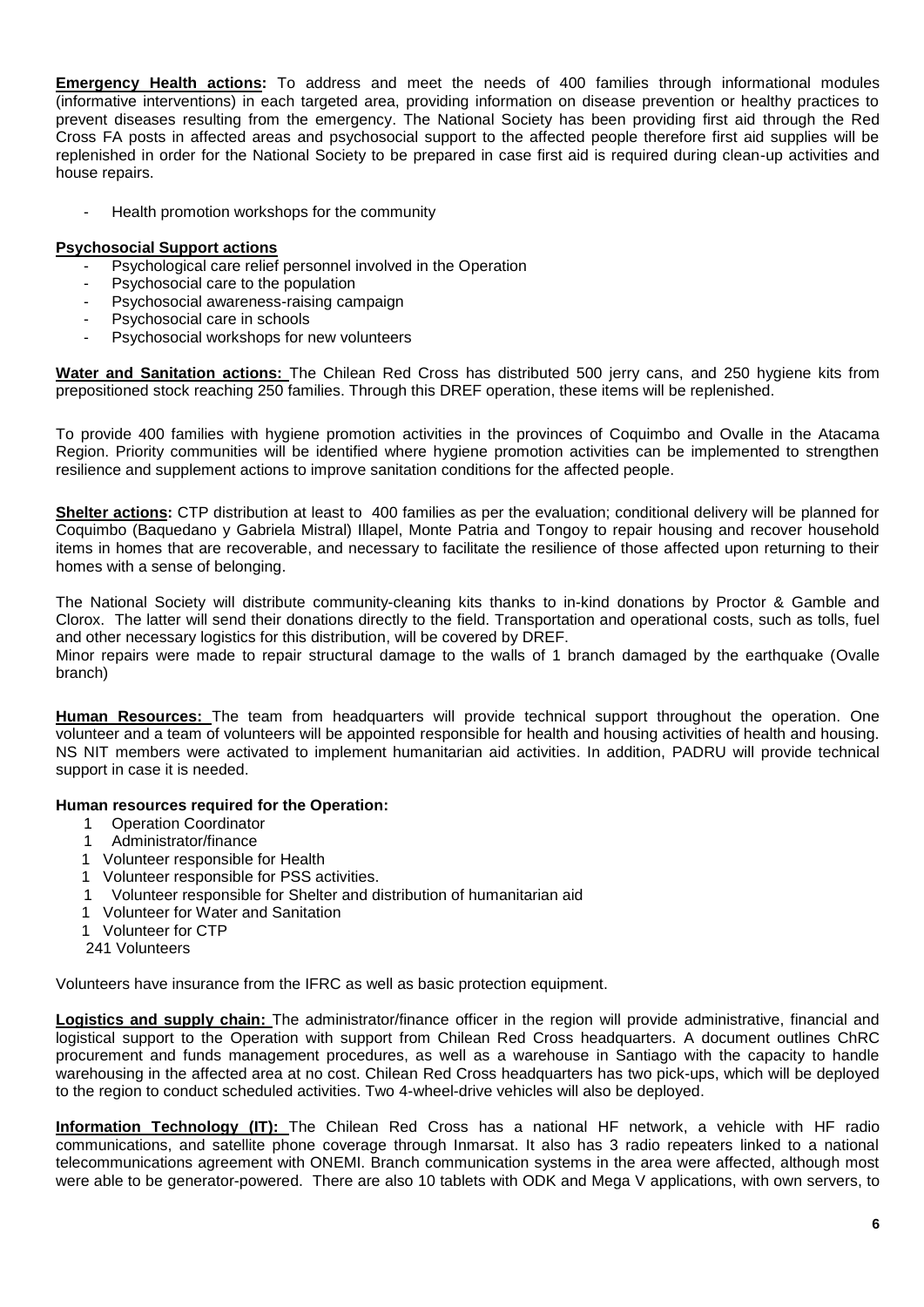ensure the tool's autonomy. Local satellite and cell phones were used to support evaluation activities with the telecommunications team

**Communications:** The Chilean Red Cross is disseminating information about the actions being conducted over social networks, Facebook, Twitter, TV, radio and print media. It will be necessary to issue press releases, produce a video of the operation, provide visibility and draft a report on the distribution phase of the operation. A beneficiary satisfaction survey has been scheduled. The Communications Department has disseminated actions and informed the public in general about the actions being conducted by the National Society, as well as recommendations to the affected population. Press releases, interviews and news stories were set up to disseminate Operation actions, and a campaign was conducted to raise funds among the population and the private sector through State Bank Account 292222.

Using these channels to disseminate actions provides visibility and improves the NS's positioning at the national and international level. Chilean Red Cross social networks include:

Web page [www.cruzroja.cl](http://www.cruzroja.cl/) [www.cruzrojachilena.org.](http://www.cruzrojachilena.org/) [www.cruzrojachilena.com](http://www.cruzrojachilena.com/) Facebook <https://www.facebook.com/cruz.roja.chile> Twitter @CruzRojaChilena @CruzRojaInforma @CruzRojaIntervencion Youtube <https://www.youtube.com/user/ChileCruzroja>

Several press releases and stories have been published by the National Society communication department, to view please see Annex 1.

**Security:** The Chilean Government declared a State of Emergency during the first stage of the emergency and handed total control over order and security to the Armed Forces. Curfews were never imposed and movement was only restricted in Coquimbo's so-called ground zero after dark. The National Society has prepared a Security Plan to be used in the field, taking into account Safe Access conditions at individual and group levels for Chilean Red Cross teams. Volunteers have IFRC operation-funded insurance, protection, and visibility equipment.

**Planning, monitoring, evaluation and reporting (PMER**): National coordinators for health, volunteers, administration, finance and executive at Chilean Red Cross headquarters will be supporting and monitoring the plan of action plan; communication and coordination will be maintained with IFRC's Disaster Management Coordinator for South America. A lessons learned workshop will be held.

Progress reports and a final report will be drawn up and submitted in a timely manner. Beneficiaries, volunteers, and any other team members will be visited and interviewed for follow up, target fulfilment, or adjustments and so on; satisfaction surveys will be conducted with beneficiaries and other persons directly involved in the operation.

**Administration and Finance**: The Chilean Red Cross has an accounting and financial team that handles operations and purchasing and acquisitions processes according to its own and the IFRC's and the country's standards and procedures, which will support the administrator in the field who in turn will coordinate any activities necessary to ensure the proper use of resources.

The administrator will always check with the Operation Coordinator before incurring in any expenditure or purchase during the operation. The resources will be used according to National Society procedures and DREF funds use guidelines.

Transfers are being made according to requirements and terms established in the Letter of Agreement signed between the Chilean Red Cross and the IFRC to implement the operation. The IFRC will provide the necessary technical support.

#### **C. DETAILED OPERATIONAL PLAN**

#### **Quality programming / Areas common to all sectors**

| <b>Objectives</b>                                                                                                                                        | <b>Indicators</b>                                                |  |  |  |  |  |  |  |  |  |  |  |
|----------------------------------------------------------------------------------------------------------------------------------------------------------|------------------------------------------------------------------|--|--|--|--|--|--|--|--|--|--|--|
| Outcome 1: Continuous and detailed assessment, Number of overall and/or specific assessments<br>monitoring and analysis are used to inform the conducted |                                                                  |  |  |  |  |  |  |  |  |  |  |  |
| <b>Operation's implementation.</b>                                                                                                                       |                                                                  |  |  |  |  |  |  |  |  |  |  |  |
| <b>Output 1.1:</b> Initial needs assessments are conducted in                                                                                            | Assessment reports represent the number of beneficiaries         |  |  |  |  |  |  |  |  |  |  |  |
| consultation with beneficiaries and authorities.                                                                                                         |                                                                  |  |  |  |  |  |  |  |  |  |  |  |
| <b>Output 1.2:</b> Continuous evaluation and monitoring of the                                                                                           | Number of monitoring visits reports                              |  |  |  |  |  |  |  |  |  |  |  |
| plan of action                                                                                                                                           | Number of situation reports                                      |  |  |  |  |  |  |  |  |  |  |  |
| <b>Activities</b><br>Week                                                                                                                                | 10<br>9<br>12 <sup>°</sup><br>8<br>2<br>-3<br>-5<br>4<br>11<br>6 |  |  |  |  |  |  |  |  |  |  |  |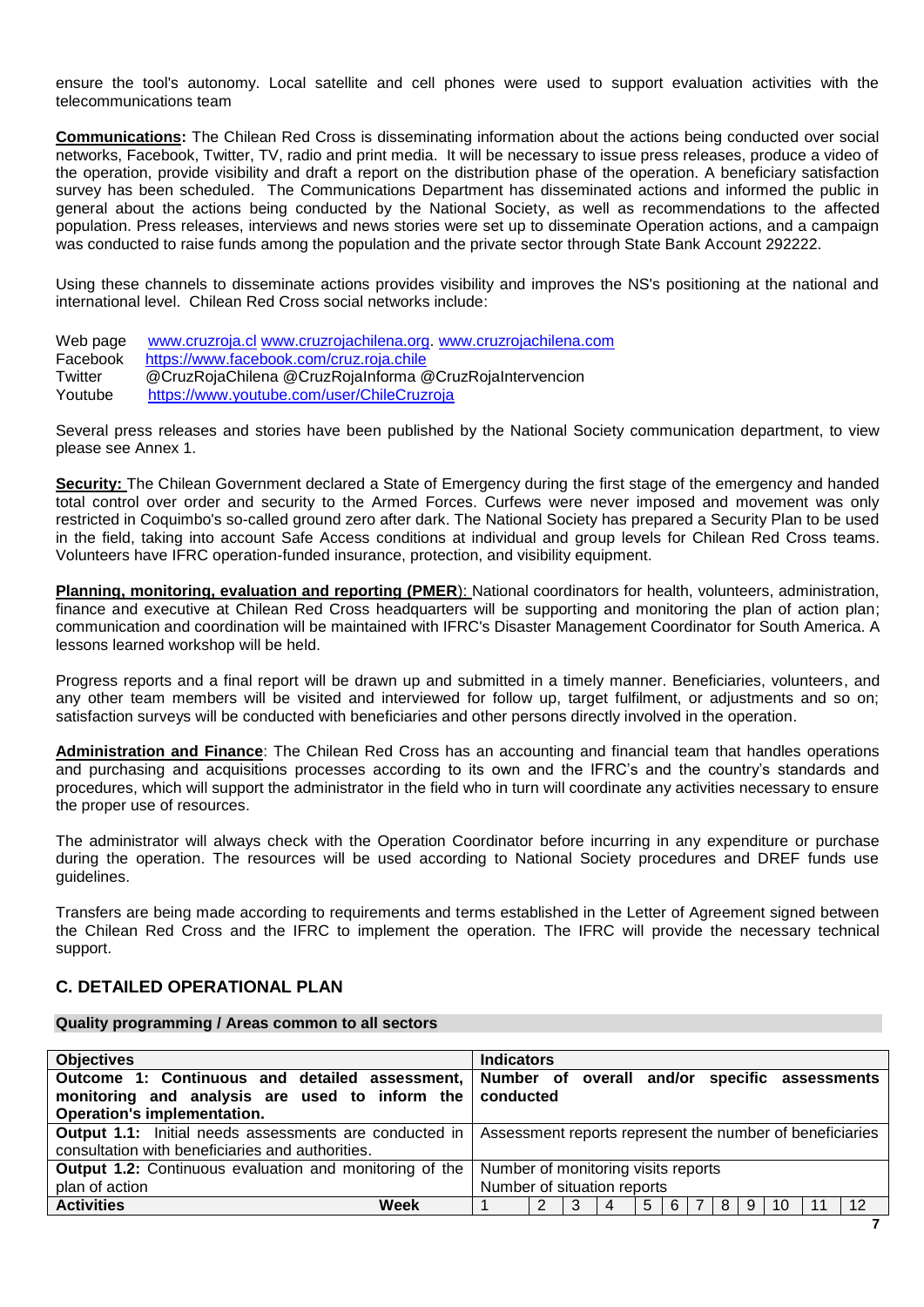| Conduct an emergency rapid assessment     |  |  |  |                               |                |   |  |
|-------------------------------------------|--|--|--|-------------------------------|----------------|---|--|
| Sectorial evaluation                      |  |  |  |                               |                |   |  |
| Monitoring and follow up by the IFRC      |  |  |  | $\mathsf{x}$                  | $\overline{ }$ |   |  |
| Monitoring visits to targeted communities |  |  |  | $\overline{\phantom{a}}$<br>⋏ |                | ́ |  |
| Assessment visits                         |  |  |  |                               |                |   |  |

#### **Health and Care**

This action plan aims to address and meet needs of 400 families in terms of information on disease prevention or healthy practices through informational modules (informative interventions) in each area targeted. The dissemination of informative modules could take place during meetings, workshops, and distributions of humanitarian aid.

**Needs analysis**: Considering the extent and nature of the emergency, the damage to vital networks, and the slow recovery of services necessary for proper human development in the area, a high situation of health vulnerability is developing since sanitation needs are not being covered.

**Population to be assisted:** A State of Emergency has been declared in the area of Coquimbo. The Chilean Red Cross's goal is to reach 400 families in the province of Coquimbo through prevention and health promotion actions and first aid provision during the emergency, taking into account the increase in acute diseases because of sanitary conditions, conditions in shelters and existing chronic conditions. First aid care will also focus on people who are injured while cleaning and repairing their homes. These activities will allow caring for and referring patients with chronic and acute diseases with no access to health care or minimum care conditions in their homes to health centres.

| Outcome 2: 400 families affected by the emergency and<br>post-impact vulnerability reduce their health risks<br>during the preventive operation proposed in the<br>affected area. |   | No. of families reached |   |                           |   |                                                                                    |                           |   |          |    |              |         |
|-----------------------------------------------------------------------------------------------------------------------------------------------------------------------------------|---|-------------------------|---|---------------------------|---|------------------------------------------------------------------------------------|---------------------------|---|----------|----|--------------|---------|
| Output 2.1: The affected population has first aid care and<br>support through referrals in case of emergencies.                                                                   |   |                         |   |                           |   | No. of people receiving first aid<br>No. of prevention posts deployed per activity |                           |   |          |    |              |         |
| <b>Activities</b><br>Week                                                                                                                                                         |   | $\mathbf{2}$            | 3 | 4                         | 5 | 6                                                                                  | 7                         | 8 | 9        | 10 | 11           | 12      |
| Providing first aid care in communities reached by the<br>National Society.                                                                                                       |   | X                       | X | X                         | X | $\times$                                                                           | $\times$                  | X | $\times$ | X  | $\mathsf{X}$ | X       |
| Replenishment of first aid supplies to National Society posts                                                                                                                     |   | $\mathsf{x}$            | X | $\boldsymbol{\mathsf{X}}$ |   |                                                                                    |                           |   |          |    |              |         |
| Output 2.2: The affected population has prevention and<br>health promotion information                                                                                            |   |                         |   |                           |   |                                                                                    |                           |   |          |    |              |         |
| <b>Activities planned</b><br>Week                                                                                                                                                 | 1 | $\mathbf{2}$            | 3 | 4                         | 5 | 6                                                                                  | 7                         | 8 | 9        | 10 | 11           | $12 \,$ |
| Design and printing of prevention and health promotion<br>materials for dissemination                                                                                             |   | X                       | X | X                         |   |                                                                                    |                           |   |          |    |              |         |
| Development of health promotion campaigns<br>against<br>emerging diseases                                                                                                         |   |                         |   |                           | X | $\times$                                                                           | $\boldsymbol{\mathsf{X}}$ | X | X        | X  |              |         |

#### **Psychosocial Support**

**Needs analysis**: In the Atacama region, the earthquake and tsunami had a strong psychological impact on the people at both the individual and community level, and caused a sudden disruption to their daily lives. This has generated hopelessness in the population, as well as sadness, uncertainty regarding their futures, changes in their support networks, a perception of territorial uprooting, damage to the collective neighbourhood identity, loss of perception of achievement and damage to their homes.

**Population to be assisted:** It is relevant to focus actions in the areas of Baquedano, Gabriela Mistral, Tongoy, Los Vilos, Illapel, Peñuela and Tulahuen because they have large number of people affected in various groups, in addition to the possibility of strengthening the corps of volunteers in branches near these areas to provide sustainable continuity to PSS actions.

| Outcome 3: National Society staff involved in the   No. of people that receive PSS<br>response and the population in affected areas reduce<br>their emotional impact due to the emergency. |                             |   |  |  |  |  |    |  |   |    |  |    |
|--------------------------------------------------------------------------------------------------------------------------------------------------------------------------------------------|-----------------------------|---|--|--|--|--|----|--|---|----|--|----|
| <b>Output 3.1:</b> At least 400 families receive individual and<br>group psychosocial support from a differential approach                                                                 | No. of people receiving PSS |   |  |  |  |  |    |  |   |    |  |    |
| <b>Activities Planned</b>                                                                                                                                                                  | Week                        |   |  |  |  |  |    |  |   |    |  |    |
|                                                                                                                                                                                            | 3<br>l 4                    |   |  |  |  |  | 78 |  | 9 | 10 |  | 12 |
| PSS training to new volunteers involved (psychological                                                                                                                                     |                             | Х |  |  |  |  |    |  |   |    |  |    |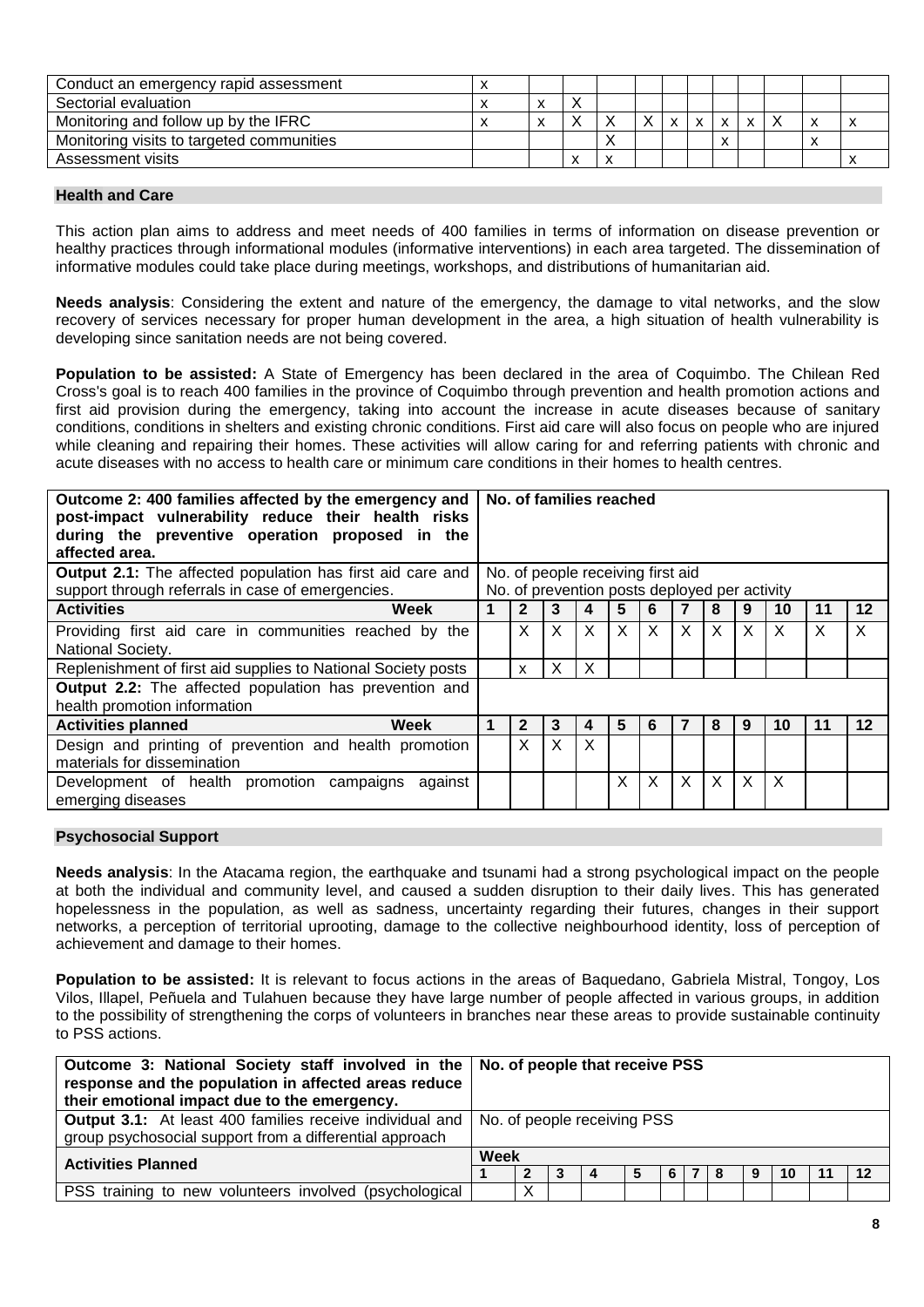| first aid and guidelines for psychosocial intervention with |                             |   |   |                          |         |          |          |              |              |    |    |    |
|-------------------------------------------------------------|-----------------------------|---|---|--------------------------|---------|----------|----------|--------------|--------------|----|----|----|
| vulnerable populations)                                     |                             |   |   |                          |         |          |          |              |              |    |    |    |
| Providing psychological first aid and containment to the    | X                           | X | X | X                        | $\sf X$ | $\times$ | X        | $\mathsf{X}$ | $\mathsf{X}$ |    |    |    |
| community                                                   |                             |   |   |                          |         |          |          |              |              |    |    |    |
| Meetings to coordinate and provide technical support to     | $\times$                    | X |   |                          |         |          |          |              |              |    |    |    |
| volunteer actions for their strengthening                   |                             |   |   |                          |         |          |          |              |              |    |    |    |
| Outcome 4: Provide tools that facilitate coping with        |                             |   |   | No. of media spots aired |         |          |          |              |              |    |    |    |
| the emergency situation from a differential approach        |                             |   |   |                          |         |          |          |              |              |    |    |    |
| in affected communities                                     |                             |   |   |                          |         |          |          |              |              |    |    |    |
| <b>Output 4.1:</b> Reduce the emotional impact through a    | No. of media spots aired    |   |   |                          |         |          |          |              |              |    |    |    |
| media communications strategy with messages on              | No. of leaflets distributed |   |   |                          |         |          |          |              |              |    |    |    |
| resilience and guidance regarding psychosocial care.        |                             |   |   |                          |         |          |          |              |              |    |    |    |
| <b>Activities Planned</b>                                   | Week                        |   |   |                          |         |          |          |              |              |    |    |    |
|                                                             |                             | 2 | 3 | 4                        | 5       | 6        | 7        | 8            | 9            | 10 | 11 | 12 |
| Dissemination of radio spots to provide guidance to the     |                             |   |   | X                        | X       | $\times$ | $\times$ | $\times$     | X            |    |    |    |
| population regarding mental health services for people      |                             |   |   |                          |         |          |          |              |              |    |    |    |
| who are still suffering from psychological damage after     |                             |   |   |                          |         |          |          |              |              |    |    |    |
| the emergency                                               |                             |   |   |                          |         |          |          |              |              |    |    |    |
| Dissemination of leaflets on stress management in the       |                             | X | X | X                        | X       | X        | X        | X            | X            |    |    |    |
| community                                                   |                             |   |   |                          |         |          |          |              |              |    |    |    |

#### **Water, Sanitation and Hygiene Promotion**

**Needs Analysis:** The characteristics of the effects generated by flooding require implementing strong measures in terms of hygiene promotion, since health vulnerability increases each day.

Affected families have no sanitation infrastructure conditions and insufficient capacity due to damaged toilets and showers. People who have suffered damages to or lost their homes are recovering their belongings, cleaning up and removing debris. They do not have safety equipment or functioning basic services in the area, as these were severely damaged, and in many cases are far away from the evacuation centres.

Another identified need is collection and distribution of safe water in affected areas, thus avoiding risk of water-borne diseases from contaminated water sources.

**Population to be assisted:** 400 families affected by the tsunami and landslides. The IFRC will provide support to the Chilean Red Cross to build capacity in hygiene promotion to reach all the people to be assisted in the provinces of Coquimbo and Ovalle in Atacama. In this sense, efforts will identify priority communities where hygiene promotion activities can be implemented to strengthen their resilience and supplement the actions to improve the conditions of displaced persons.

| <b>Objective</b>                                                    | <b>Indicators</b>                                                                                                                                              |              |              |              |              |              |                |              |              |              |    |         |
|---------------------------------------------------------------------|----------------------------------------------------------------------------------------------------------------------------------------------------------------|--------------|--------------|--------------|--------------|--------------|----------------|--------------|--------------|--------------|----|---------|
| 250 families reduce their immediate risk of<br>Outcome 5:           | N° of families assisted                                                                                                                                        |              |              |              |              |              |                |              |              |              |    |         |
| contracting water-related diseases in prioritised communities in    |                                                                                                                                                                |              |              |              |              |              |                |              |              |              |    |         |
| the Province of Illapel, Choapa.                                    |                                                                                                                                                                |              |              |              |              |              |                |              |              |              |    |         |
| <b>Output 5.1</b> The population has the items to store and utilise | N° of litres of water distributed                                                                                                                              |              |              |              |              |              |                |              |              |              |    |         |
| drinking water                                                      | N° of reservoirs set up                                                                                                                                        |              |              |              |              |              |                |              |              |              |    |         |
|                                                                     | N° of families receiving water and sanitation supplies                                                                                                         |              |              |              |              |              |                |              |              |              |    |         |
| <b>Activities</b><br>Week                                           |                                                                                                                                                                | $\mathbf{2}$ | 3            | 4            | 5            | 6            | $\overline{7}$ | 8            | 9            | 10           | 11 | $12 \,$ |
| Replenishment of 500 jerry cans                                     | X                                                                                                                                                              | X            | X            | $\mathsf{X}$ | X            |              |                |              |              |              |    |         |
| Replenishment of 250 hygiene kits                                   | x                                                                                                                                                              | x            |              | x            | Χ            |              |                |              |              |              |    |         |
| Outcome 6:<br>400<br>families have information<br>and have          | N° of families that strengthen their knowledge                                                                                                                 |              |              |              |              |              |                |              |              |              |    |         |
| strengthened their knowledge and skills in hygiene promotion        | N° of families receiving information                                                                                                                           |              |              |              |              |              |                |              |              |              |    |         |
| and sanitation in the provinces of Coquimbo and Ovalle              |                                                                                                                                                                |              |              |              |              |              |                |              |              |              |    |         |
| <b>Output 6.1:</b> At least 400 families receive information to     | N° of families strengthening their knowledge on safe                                                                                                           |              |              |              |              |              |                |              |              |              |    |         |
| strengthen key sanitation and hygiene practices in Choapa,          | hygiene practices.                                                                                                                                             |              |              |              |              |              |                |              |              |              |    |         |
| Illapel and Limari.                                                 |                                                                                                                                                                |              |              |              |              |              |                |              |              |              |    |         |
| <b>Activities</b><br>Week                                           | 1                                                                                                                                                              | $\mathbf{2}$ | 3            | 4            | 5            | 6            | 7              | 8            | 9            | 10           | 11 | 12      |
| Hygiene promotion campaigns in public places (including             |                                                                                                                                                                | X            | $\mathbf{x}$ | $\mathsf{x}$ | $\mathsf{x}$ | $\mathsf{x}$ | $\mathbf{x}$   | $\mathbf{x}$ | $\mathsf{x}$ | $\mathsf{x}$ | X  | X       |
| shelters), and campaigns on proper water use and family             |                                                                                                                                                                |              |              |              |              |              |                |              |              |              |    |         |
| excreta and solid waste disposal                                    |                                                                                                                                                                |              |              |              |              |              |                |              |              |              |    |         |
| Design of field work material                                       | X                                                                                                                                                              | x            |              |              |              |              |                |              |              |              |    |         |
| Printing of hygiene promotion material (community health and        | $\mathsf{x}$<br>$\mathsf{x}$<br>$\mathsf{x}$<br>$\mathsf{x}$<br>$\mathsf{x}$<br>$\mathsf{x}$<br>$\mathsf{x}$<br>$\mathsf{x}$<br>$\boldsymbol{\mathsf{x}}$<br>X |              |              |              |              |              | X              |              |              |              |    |         |
| material designed and WASH)                                         |                                                                                                                                                                |              |              |              |              |              |                |              |              |              |    |         |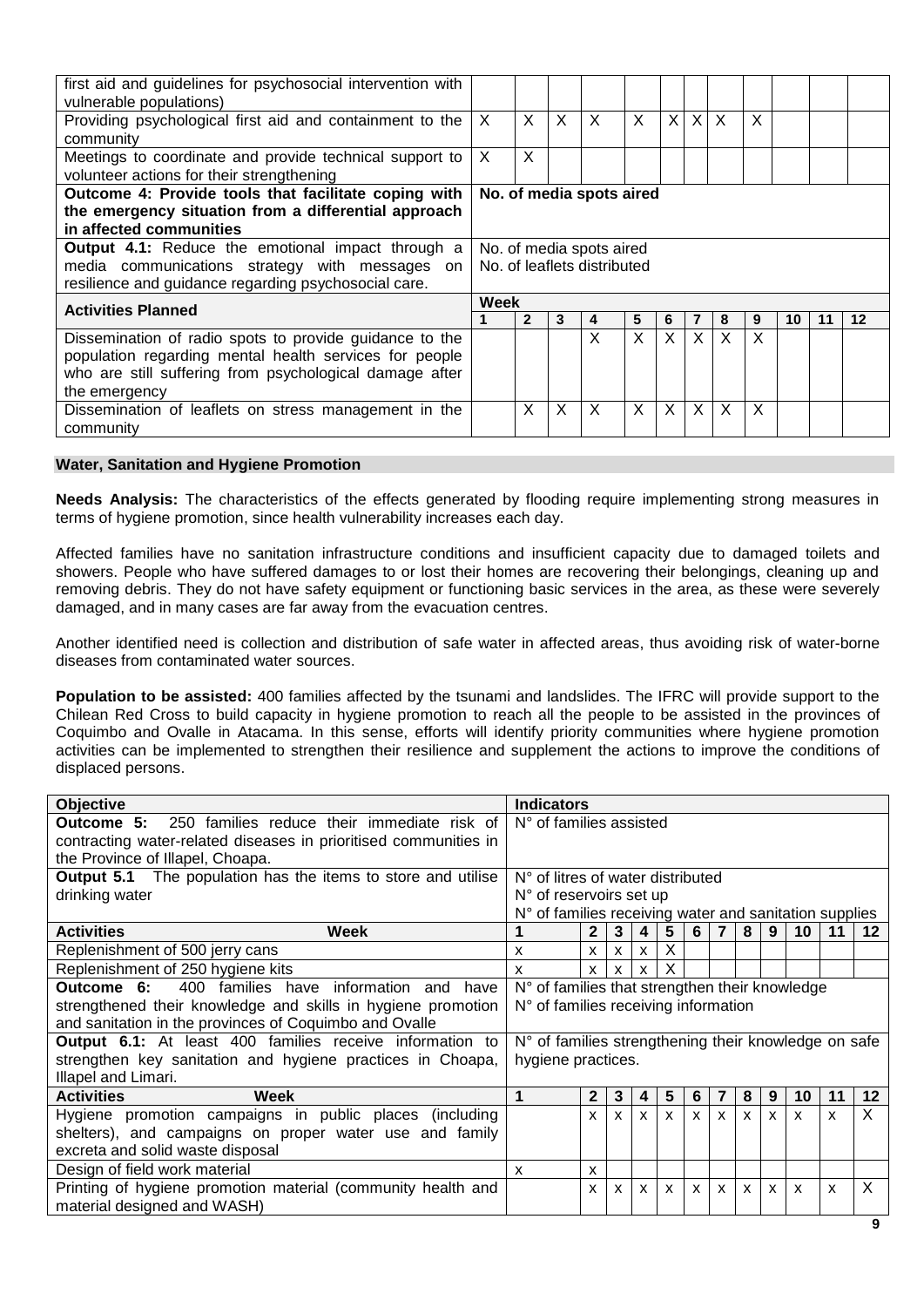|  | Disti<br>. mataric'<br>≛ ОГС.<br>$\cdot$<br>пасна<br>''<br>.<br><br> |  | $\mathbf{r}$<br>$\overline{\phantom{a}}$ |  |  |  | <br>$\overline{\phantom{a}}$ | $\cdot$<br>$\lambda$ | <br>. . |  |  |  |  |
|--|----------------------------------------------------------------------|--|------------------------------------------|--|--|--|------------------------------|----------------------|---------|--|--|--|--|
|--|----------------------------------------------------------------------|--|------------------------------------------|--|--|--|------------------------------|----------------------|---------|--|--|--|--|

#### **Shelter and settlements (and household items)**

**Needs analysis**: 3,122 homes have suffered major damage but are still habitable, so with IFRC support the NS will implement the cash transfer program (CTP) with 400 families from Baquedano, Gabriela Mistral, Tulahuén, Illapel, Canela Baja and Tongoy. The amount to be provided is equal to half the national minimum wage. This will be done through an electronic transfer that they will be able to use to repair their homes in the short term, enable them to return home sooner.

Other items considered for repairs could include doors, windows, beds, mattresses, ceilings, nails, wood, synthetic panels and electrical and plumbing supplies; therefore, the reason for implementing the CTP is that those affected will not be receiving any other financial resources until after 40 days when the government vouchers become valid. This hinders purchasing the materials required to repair homes and returning home to those dwellings which can be recovered.

| <b>Region</b> | <b>Province</b>  | <b>District</b>     | <b>Location</b>    | <b>Number of families</b> |
|---------------|------------------|---------------------|--------------------|---------------------------|
| Coquimbo      | Elaui            | Coquimbo            | Baguedano          | 120                       |
|               | Elaui            | Coquimbo            | Gabriela Mistral   | 130                       |
|               | Choapa           | Canela Baja         | Canela sur y norte | 100                       |
|               |                  | Illapel             | Illapel            | 25                        |
|               | Limari           | <b>Monte Patria</b> | Tulahuen           | 25                        |
|               | <b>Total CTP</b> |                     |                    | 400                       |

| Outcome 7: 400 families in the province of Coquimbo<br>have clean homes and have improved their living<br>conditions                                                                                         |   | No. dwellings repaired.<br>No. of families assisted through the CTP                |   |   |   |   |          |   |   |    |    |
|--------------------------------------------------------------------------------------------------------------------------------------------------------------------------------------------------------------|---|------------------------------------------------------------------------------------|---|---|---|---|----------|---|---|----|----|
| <b>Output 7.1:</b> 400 families in the communities<br>of<br>Coquimbo, Tulahuen, Illapel, Canela Bajo and Tongoy  <br>have the financing to acquire tools and materials to<br>improve their living conditions |   | No. of families receiving the voucher<br>No. of families who have used the voucher |   |   |   |   |          |   |   |    |    |
| <b>Activities</b><br>Week                                                                                                                                                                                    |   |                                                                                    | З |   | 5 | 6 |          | 8 | 9 | 10 | 12 |
| Evaluation and prioritisation of beneficiary population                                                                                                                                                      | х | х                                                                                  |   |   |   |   |          |   |   |    |    |
| <b>Market Study</b>                                                                                                                                                                                          | х | х                                                                                  |   |   |   |   |          |   |   |    |    |
| Technical Workshop shelter to beneficiaries                                                                                                                                                                  |   |                                                                                    | x | X | X |   |          |   |   |    |    |
| <b>CTP</b> distribution                                                                                                                                                                                      | х |                                                                                    | x | X | Χ | X | $\times$ | X | X | X  | x  |
| Evaluation of satisfaction and CTP use                                                                                                                                                                       |   |                                                                                    |   |   |   |   |          |   |   |    |    |

## **Contact information**

**For further information specifically related to this operation, please contact:**

- **In Chilean Red Cross**: Jorge Orellana Muñoz, Executive Director; phone + 562- 27834128 ext. 4128; email: [jorge.orellana@cruzroja.cl](mailto:jorge.orellana@cruzroja.cl)
- **In IFRC regional office in Panama:** Pabel Angeles, disaster response and crisis and early recovery coordinator; phone: +51941754940; email: [pabel.angeles@ifrc.org](mailto:pabel.angeles@ifrc.org)
- **Regional Logistics Unit (RLU):** Stephany Murillo, zone senior logistics & mobilization officer, Phone: +507 317 3050; email [stephany.murillo@ifrc.org](mailto:Stephany.murillo@ifrc.org)**.**
- **In Geneva:** Cristina Estrada, quality assurance senior officer, phone: +41.22.730.4529, email: [cristina.estrada@ifrc.org](mailto:cristina.estrada@ifrc.org)

**For Performance and Accountability (planning, monitoring, evaluation and reporting enquiries):**

 **In IFRC regional office in Panama:** Priscila Gonzalez, planning and monitoring senior officer; phone: +507 317 3050; email: [priscila.gonzalez@ifrc.org](mailto:priscila.gonzalez@ifrc.org)

#### **For Resource Mobilization and Pledges:**

**In IFRC regional office in Panama:** Ursula Araya, relationship management coordinator. +507 317 3050; email: [ursula.araya@ifrc.org.](mailto:ursula.araya@ifrc.org)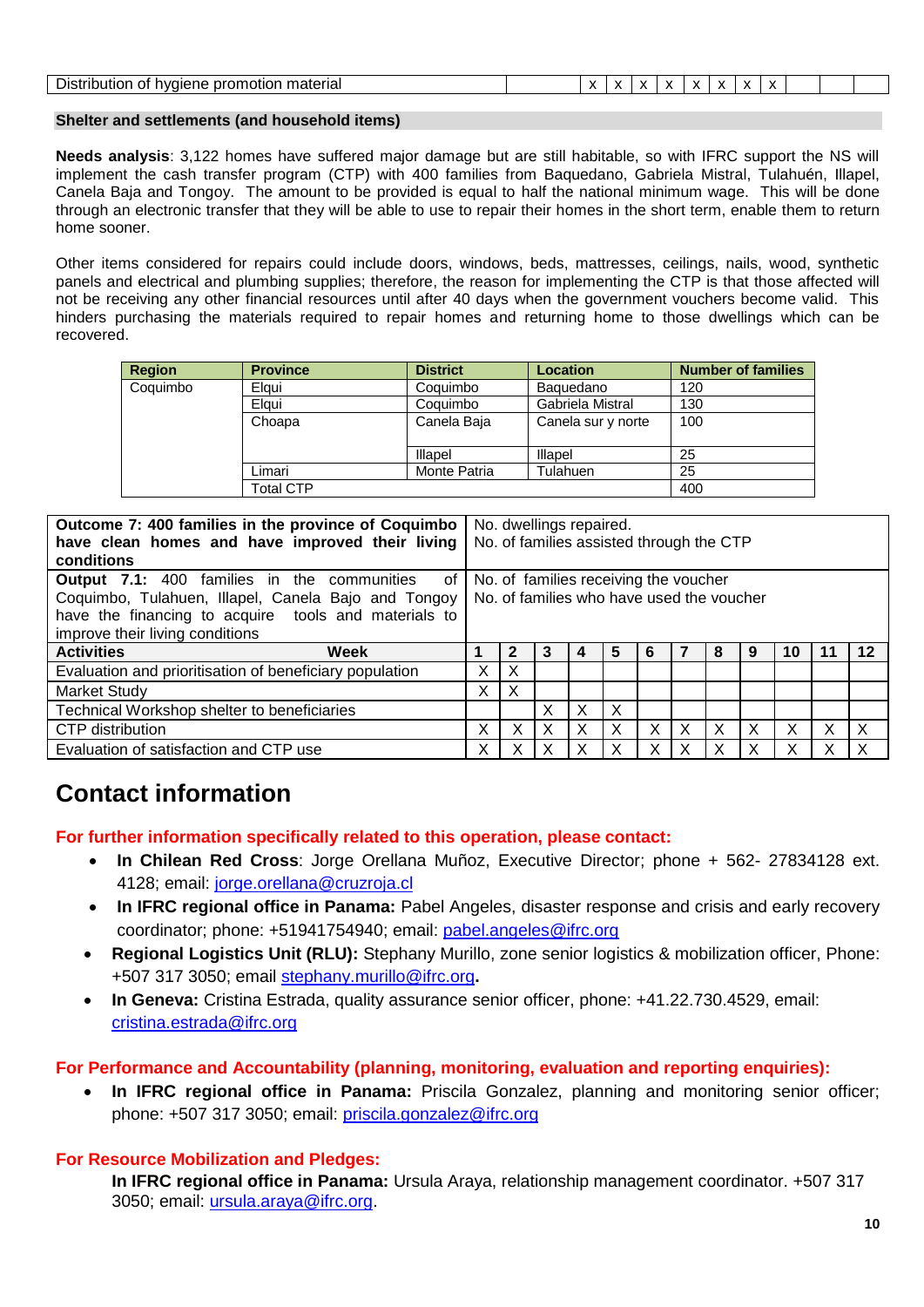#### **Annex 1**

- Communications campaign with Radio Corazón to publicise our Account and bring specialised spokespersons to speak of the Red Cross's work during the emergency.
- List of links where the Red Cross is mentioned in the press-
- [http://www.cooperativa.cl/noticias/pais/sismos/fuerte-sismo-se-percibio-la-tarde-de-este-miercoles](http://www.cooperativa.cl/noticias/pais/sismos/fuerte-sismo-se-percibio-la-tarde-de-este-miercoles-en-la-zona-central/2015-09-16/200011.html)[en-la-zona-central/2015-09-16/200011.html](http://www.cooperativa.cl/noticias/pais/sismos/fuerte-sismo-se-percibio-la-tarde-de-este-miercoles-en-la-zona-central/2015-09-16/200011.html)
- [http://www.lahora.cl/#](http://www.lahora.cl/)
- <http://www.elmostrador.cl/noticias/pais/2015/09/22/china-ofrece-ayuda-a-chile/>
- [http://radio.uchile.cl/2015/09/21/coquimbo-gobierno-anuncia-bonos-para-hacer-frente-al-terremoto-y](http://radio.uchile.cl/2015/09/21/coquimbo-gobierno-anuncia-bonos-para-hacer-frente-al-terremoto-y-maremoto)[maremoto](http://radio.uchile.cl/2015/09/21/coquimbo-gobierno-anuncia-bonos-para-hacer-frente-al-terremoto-y-maremoto)
- [http://www.theclinic.cl/2015/09/19/se-normaliza-situacion-en-zona-afectada-por-terremoto-aunque](http://www.theclinic.cl/2015/09/19/se-normaliza-situacion-en-zona-afectada-por-terremoto-aunque-persisten-danos/)[persisten-danos/](http://www.theclinic.cl/2015/09/19/se-normaliza-situacion-en-zona-afectada-por-terremoto-aunque-persisten-danos/)
- [http://www.latercera.com/noticia/nacional/2015/09/680-648235-9-china-ofrece-ayuda-al-gobierno-de](http://www.latercera.com/noticia/nacional/2015/09/680-648235-9-china-ofrece-ayuda-al-gobierno-de-chile-para-cooperar-en-tareas-de.shtml)[chile-para-cooperar-en-tareas-de.shtml](http://www.latercera.com/noticia/nacional/2015/09/680-648235-9-china-ofrece-ayuda-al-gobierno-de-chile-para-cooperar-en-tareas-de.shtml)
- <http://www.diariolaregion.cl/portal/2015/09/18/cruz-roja-de-coquimbo-recolecta-y-clasifica-ayuda-2/>
- <http://reliefweb.int/report/chile/cruz-roja-chilena-responde-emergencia-por-terremoto>
- <http://www.duna.cl/noticias/2015/09/22/china-coopera-con-reconstruccion-tras-terremoto/>
- <http://mqltv.com/tras-fuerte-sismo-shoa-lanza-alarma-de-tsunami-en-todo-el-borde-costero/>
- [http://www.24horas.cl/nacional/revisa-aqui-como-ayudar-a-los-afectados-por-el-terremoto-y-tsunami-](http://www.24horas.cl/nacional/revisa-aqui-como-ayudar-a-los-afectados-por-el-terremoto-y-tsunami-1789833)[1789833](http://www.24horas.cl/nacional/revisa-aqui-como-ayudar-a-los-afectados-por-el-terremoto-y-tsunami-1789833)
- <http://www.t13.cl/noticia/nacional/averigua-como-puedes-ayudar-damnificados-terremoto>
- <http://www.concierto.cl/blog/2015/09/ayuda-para-damnificados-por-el-terremoto/>
- [http://www.emol.com/noticias/Internacional/2015/09/22/750892/China-ofrece-ayuda-a-Chile-y](http://www.emol.com/noticias/Internacional/2015/09/22/750892/China-ofrece-ayuda-a-Chile-y-cooperacion-en-obras-de-reconstruccion-tras-terremoto.html)[cooperacion-en-obras-de-reconstruccion-tras-terremoto.html](http://www.emol.com/noticias/Internacional/2015/09/22/750892/China-ofrece-ayuda-a-Chile-y-cooperacion-en-obras-de-reconstruccion-tras-terremoto.html)
- <http://www.pautainformativa.cl/?m=201509>
- [http://www.ahoranoticias.cl/chile/regiones/153676-muchas-formas-de-ayudar-inician-campanas-para](http://www.ahoranoticias.cl/chile/regiones/153676-muchas-formas-de-ayudar-inician-campanas-para-los-damnificados-del-terremoto-en-coquimbo.html)[los-damnificados-del-terremoto-en-coquimbo.html](http://www.ahoranoticias.cl/chile/regiones/153676-muchas-formas-de-ayudar-inician-campanas-para-los-damnificados-del-terremoto-en-coquimbo.html)
- [http://www.biobiochile.cl/2015/09/17/iglesia-cruz-roja-y-desafio-levantemos-chile-reunen-ayuda-para](http://www.biobiochile.cl/2015/09/17/iglesia-cruz-roja-y-desafio-levantemos-chile-reunen-ayuda-para-damnificados-por-terremoto.shtml)[damnificados-por-terremoto.shtml](http://www.biobiochile.cl/2015/09/17/iglesia-cruz-roja-y-desafio-levantemos-chile-reunen-ayuda-para-damnificados-por-terremoto.shtml)
- **[http://www.lanacion.cl/noticias/pais/terremoto-8-4/7-maneras-de-solidarizar-con-los](http://www.lanacion.cl/noticias/pais/terremoto-8-4/7-maneras-de-solidarizar-con-los-damnificados-del-terremoto-y-tsunami/2015-09-21/105008.html)[damnificados-del-terremoto-y-tsunami/2015-09-21/105008.html](http://www.lanacion.cl/noticias/pais/terremoto-8-4/7-maneras-de-solidarizar-con-los-damnificados-del-terremoto-y-tsunami/2015-09-21/105008.html)**
- <http://mundo.sputniknews.com/americalatina/20150917/1051536820.html#ixzz3mU1y6Ujq>
- [http://www.radioagricultura.cl/2015/09/22/kmt-gobierno-de-china-ofrecio-cooperacion-a-chile-para](http://www.radioagricultura.cl/2015/09/22/kmt-gobierno-de-china-ofrecio-cooperacion-a-chile-para-obras-de-reconstruccion-tras-el-terremoto/)[obras-de-reconstruccion-tras-el-terremoto/](http://www.radioagricultura.cl/2015/09/22/kmt-gobierno-de-china-ofrecio-cooperacion-a-chile-para-obras-de-reconstruccion-tras-el-terremoto/)

<http://www.economiaynegocios.cl/noticias/noticias.asp?id=185541>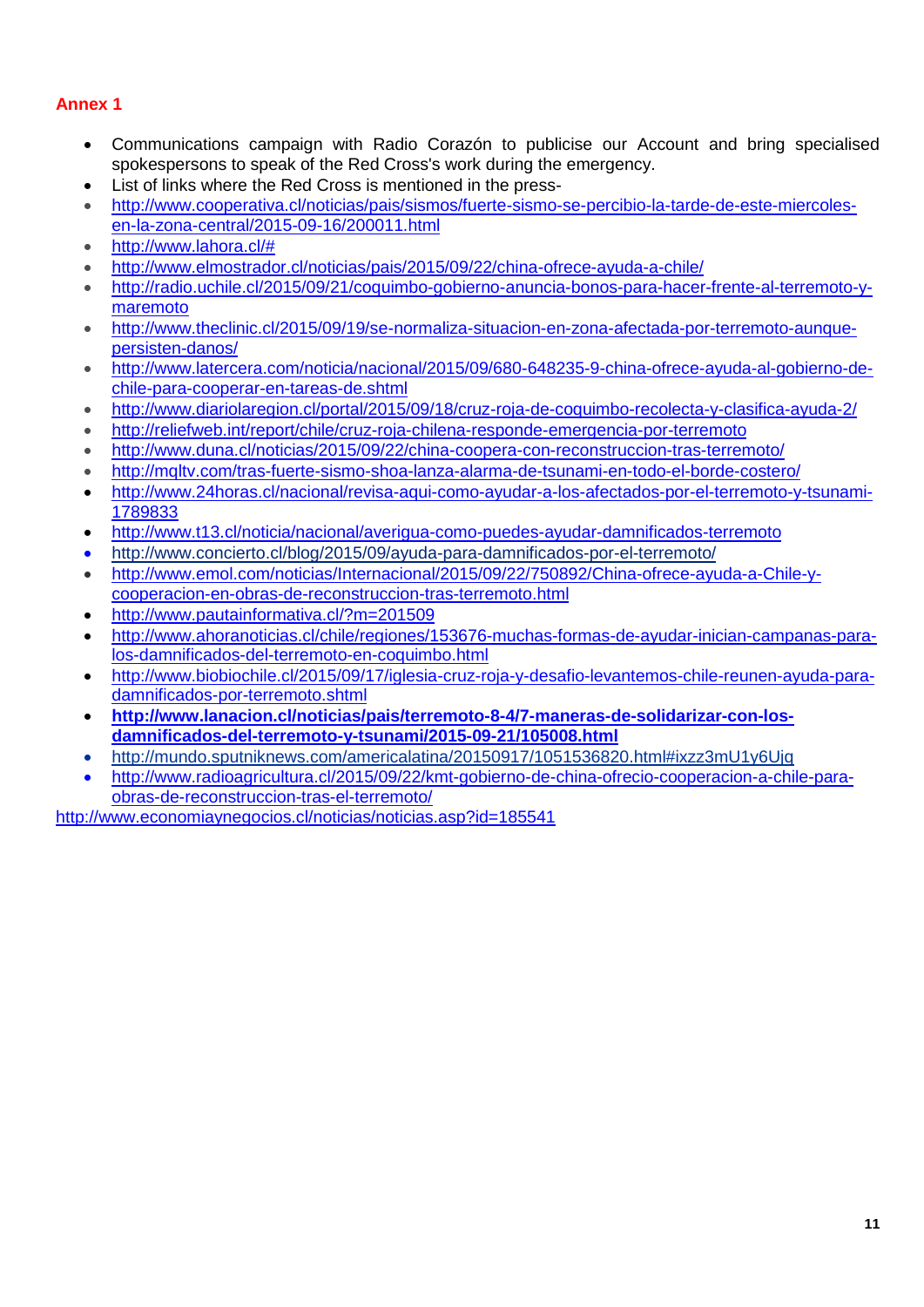### **DREF OPERATION**

| <b>MDRCL012- Chile Earthquake</b>                            | 28/09/2015<br><b>DREF Grant</b> |
|--------------------------------------------------------------|---------------------------------|
| <b>Budget Group</b>                                          | <b>Budget CHF</b>               |
| Shelter - Relief                                             | 0                               |
| Shelter - Transitional                                       | 0                               |
| Construction - Housing                                       | 0                               |
| <b>Construction - Facilities</b>                             | 0                               |
| <b>Construction - Materials</b>                              | 0                               |
| Clothing & Textiles                                          | 0                               |
| Food                                                         | 0                               |
| Seeds & Plants                                               | 0                               |
| Water, Sanitation & Hygiene                                  | 0                               |
| Medical & First Aid<br><b>Teaching Materials</b>             | 1,703<br>4,622                  |
| <b>Utensils &amp; Tools</b>                                  | 17,516                          |
| <b>Other Supplies &amp; Services</b>                         | 0                               |
| Cash Disbursements                                           | 70,063                          |
| <b>Total RELIEF ITEMS, CONSTRUCTION AND SUPPLIES</b>         | 93,904                          |
| Land & Buildings                                             | 0                               |
| Vehicles                                                     | 0                               |
| Computer & Telecom Equipment                                 | 0                               |
| Office/Household Furniture & Equipment                       | 0                               |
| <b>Medical Equipment</b>                                     | 0                               |
| Other Machinery & Equipment                                  | 0                               |
| <b>Total LAND, VEHICLES AND EQUIPMENT</b>                    | 0                               |
|                                                              |                                 |
| Storage, Warehousing                                         | 0                               |
| Distribution & Monitoring                                    | 0                               |
| Transport & Vehicle Costs<br><b>Logistics Services</b>       | 8,466<br>0                      |
| <b>Total LOGISTICS, TRANSPORT AND STORAGE</b>                | 8,466                           |
|                                                              |                                 |
| <b>International Staff</b>                                   | 4,865                           |
| <b>National Staff</b>                                        | 0                               |
| <b>National Society Staff</b>                                | 14,937                          |
| Volunteers                                                   | 3,138                           |
| <b>Other Staff Benefits</b>                                  | 0                               |
| <b>Total PERSONNEL</b>                                       | 22,941                          |
| Consultants                                                  | 0                               |
| <b>Professional Fees</b>                                     | 0                               |
| <b>Total CONSULTANTS &amp; PROFESSIONAL FEES</b>             | 0                               |
|                                                              | 2,189                           |
| Workshops & Training<br><b>Total WORKSHOP &amp; TRAINING</b> | 2,189                           |
|                                                              |                                 |
| Travel                                                       | 4,379                           |
| Information & Public Relations                               | 4,282                           |
| <b>Office Costs</b>                                          | 1,168                           |
| Communications                                               | 1,927                           |
| <b>Financial Charges</b>                                     | 487                             |
| <b>Other General Expenses</b>                                | 0                               |
| <b>Shared Office and Services Costs</b>                      | 0                               |
| <b>Total GENERAL EXPENDITURES</b>                            | 12,242                          |
| <b>Partner National Societies</b>                            | 0                               |
| Other Partners (NGOs, UN, other)                             | 0                               |
| <b>Total TRANSFER TO PARTNERS</b>                            |                                 |
|                                                              |                                 |
| Programme and Services Support Recovery                      | 9,083                           |
| <b>Total INDIRECT COSTS</b>                                  | 9,083                           |
| <b>TOTAL BUDGET</b>                                          | 148,824                         |